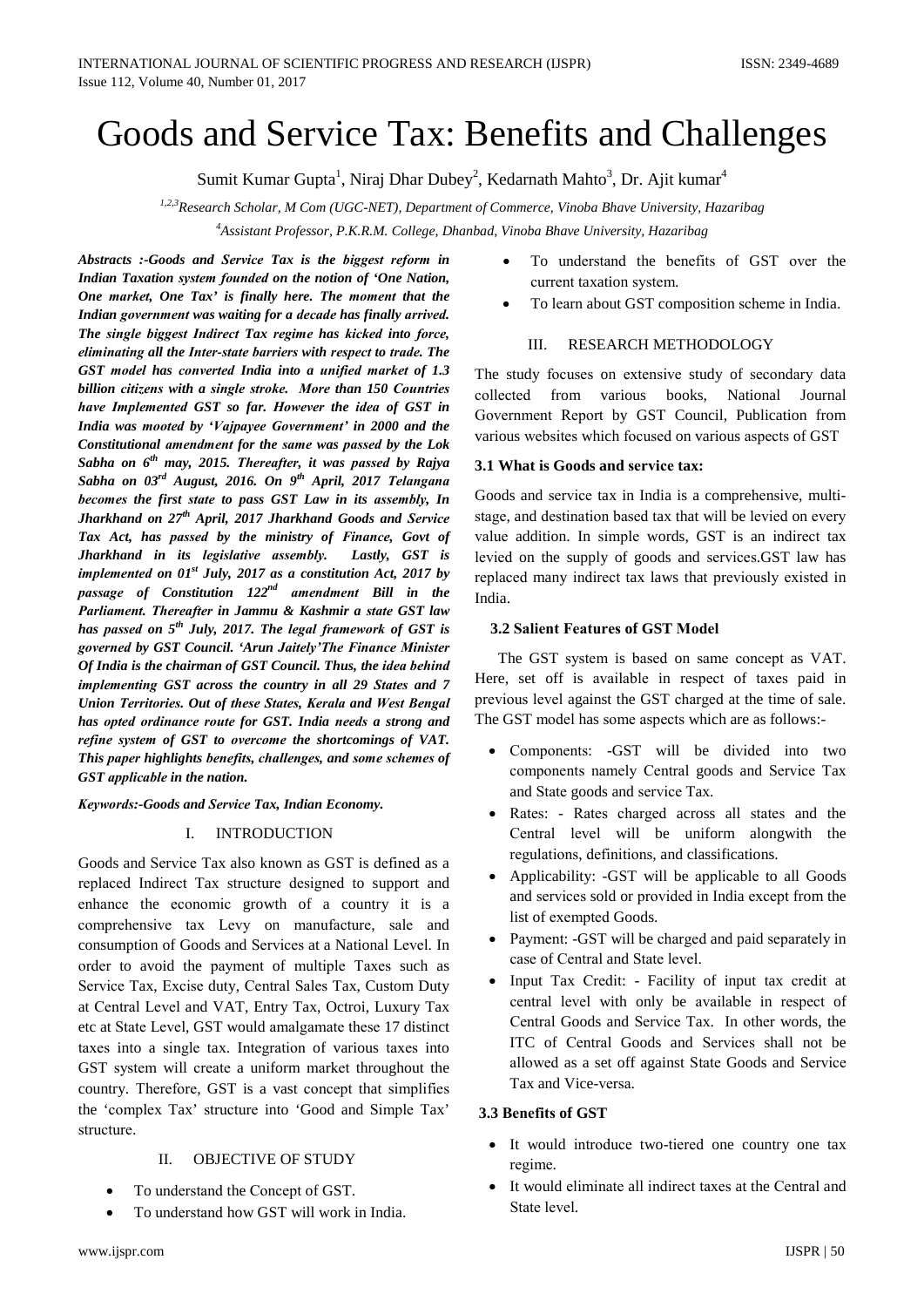- It makes tax system transparent.
- It would free the manufacturing sector from Cascading effect of taxes.
- · It would bring down the prices of Goods and Services.
- It would create Business friendly environment thus, by increasing tax-GDP Ratio.
- It would enhance the smooth conduct of doing business in India.

## 3.4 Rates of GST in India:-

There are five rates of GST applicable in India which are explained as follows

## Multi-tiered system

#### **Source:-GST council**

| <b>Tax rate</b> | Indicative items                     |  |
|-----------------|--------------------------------------|--|
| $0\%$           | 50% of the consumer price basket,    |  |
|                 | including food grains                |  |
| 5%              | Mass consumption items like          |  |
|                 | spices and mustard oil               |  |
| 12%             | Processed foods                      |  |
| 18%             | Soap, oil, toothpaste, refrigerator, |  |
|                 | Smart phones                         |  |
| 28%             | White goods, cars                    |  |
| 28%             | Luxury cars, pan masala, tobacco,    |  |
|                 | aerated drinks                       |  |

# 3.4.1. The list of commodity on which GST will not be Levied:-

Petrolium crude, high speed diesel, Motor spirit (commonly known as petrol), Natural Gas, Aviation turbine fuel, Alcoholic liquor for human consumption, While it may be levied with effect from such date, notified by the Government on the recommendation of the GST Council.

#### 3.5. GST on Line Return Filing forms in India:-

As per GST Law, a normal registered Taxpayer whose aggregate turnover is 1.5 crore or more, has to submit following GST Returns in regular intervals:-

| <b>GSTR1</b>      | <b>Outward Supply</b> | 10 <sup>th</sup> of Next Month  |
|-------------------|-----------------------|---------------------------------|
| GSTR <sub>2</sub> | Inward supply         | 15 <sup>th</sup> of Next month  |
| GSTR <sub>3</sub> | Monthly Return        | 20 <sup>th</sup> of Next Month  |
| GSTR 9            | <b>Annual Return</b>  | 31 <sup>st</sup> Dec of Next FY |

From the above table, it is clear that a normal taxpayer has to submit  $(12 \times 3) + 1 = 37$  returns in a year. However, as per  $22<sup>nd</sup>$  GST council meeting held on  $6<sup>th</sup>$  october 2017, small and medium enterprises (SMEs) whose annual aggregate turnover is less than 1.5 crore will be allowed to file quarterly GST returns and GST payment with effect from oct to dec-2017 quarterly. Thus, SMEs has to submit  $(4\times3)$  +1=13 returns in a year.

#### 3.6. GST LAWS:

- CGST Act, 2017 [174 Sections. III Schedule ]
- IGST Act, 2017 [25 Sections ]
- UTGST Act, 2017 [26 Sections ]
- GST (Compensation to States) Act, 2017 [14 Sections 1
- State GST Bills 2017 (separate for each states)

# 3.7. Utilisation of Input Tax Credit and Cross-**Utilisation:**

| <b>Input Tax</b> | Output Tax (In order of<br>Preference)    |
|------------------|-------------------------------------------|
| <b>IGST</b>      | <b>IGST</b><br><b>CGST</b><br><b>SGST</b> |
| <b>CGST</b>      | <b>CGST</b><br><b>IGST</b>                |
| SGST             | SGST<br><b>IGST</b>                       |

# 3.8 Exemption Limit for Small scale Business under GST:

GST council has decided that businesses in the North Eastern and Hill states with annual Turnover below Rs 10 Lakhs would be out of the GST net, while the threshold for the exemption in the rest of area would be annual turnover of Rs 20 Lakhs.

# **3.9. GST Composition Scheme:**

Every tax authority aims towards timely recovery of tax, filing of returns, Maintenance of records, invoice and other document, such elements are challenge for small businesses. To overcoming these shortcomings, a composition scheme was introduced under respective state law. GST composition scheme also contains an option for a registered taxable persons having turnover less than the limit to pay tax at a lower rate respect to certain specified conditions. GST composition scheme is an option available to a registered tax payer who needs to inform the tax authorities of his intension to be registered under the scheme. Such option needs to be for all businesses of the tax payers *i.e.* both for Goods as well as Services.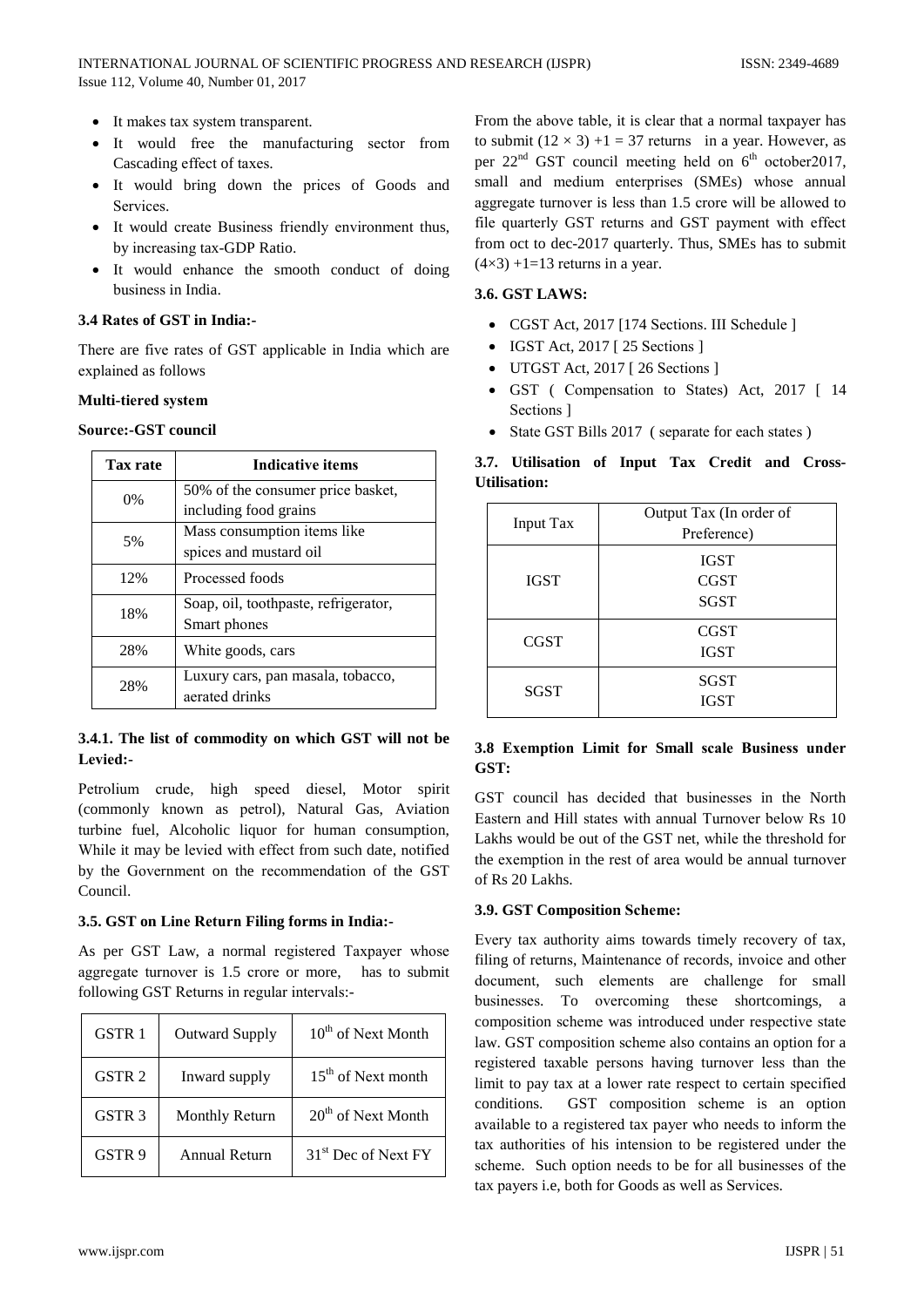# 3.9.1 Turnover & Rate of Tax under GST Composition Scheme:

As per  $22^{nd}$  GST council meeting held on  $6^{th}$  October 2017, a registered taxpayer, whose aggregate turnover does not exceed Rs 1 crore in the preceding Financial year, pay tax at the rate of following:-

| <b>SL</b><br>NO. | Category of<br>registered person | Rate of<br>Tax<br><b>CGST</b> | Rate<br>of Tax<br><b>SGST</b> | Total |
|------------------|----------------------------------|-------------------------------|-------------------------------|-------|
|                  | Manufacturer<br>Sector           | 1%                            | 1%                            | 2%    |
| 2                | <b>Restaurant Sector</b>         | 2.5%                          | 2.5%                          | 5%    |
| 3                | Other Supplies                   | 0.5%                          | 0.5%                          | 1%    |

#### **3.9.2 Merits:**

- Furnishing of returns, Maintenance of books of Accounts are limited.
- Tax liability of taxpayers are limited.
- Liquidity of taxpayers will be high.

#### 3.9.3. Demerits:

- The scheme holder cannot do Inter State transaction and International trade.
- The input tax credit will not be allowed to scheme holder on purchase of Goods and Inputs.
- Scheme holder cannot collect GST output from buyer.
- The scheme is not applicable to the supplier supplying goods through E-commerce.

# 3.9.4. GST Returns For Composite/Compounding Scheme :-

| GSTR 4 | Quarterly<br>Return  | 18 <sup>th</sup> of Next month to<br>quarter          |
|--------|----------------------|-------------------------------------------------------|
| GSTR 8 | <b>Inward Supply</b> | 31 <sup>st</sup> Dec of Next<br><b>Financial Year</b> |

From the above table, it is clear that the dealers who are registered in composite scheme hasto submit total five returns in a year.

#### 3.10. Challenges:

Alteration of Tax Structure: - The Industry, at present, is struggling to get on with the destination based tax system from an origin based tax system. The shift from the previous tax regime and carry forward the input tax credit into GST is the biggest challenge that Businesses are facing today.

Complete Online system: - Government has already GST networks and portals which ensures technology support for registration, return filing, Tax Payment, IGST settlement etc. Thus, there should be a powerful IT backbone.

Lack of clarity on GST Provisions: - Various rules and regulations of GST are still ambiguous. Categorization of Goods and Services in various cases is still unclear.

Lack of Skilled Resources and need for Re-Skilling :- $\bullet$ All the employees of the tax department shall undergo extensive training in GST so that its implications as well as documentation can be well understand

Increased Compliance: - Business will need to file multiple returns; a minimum of 37 in most cases for taxpayers and this can increase multifold in according with business models.

Preparedness of IT system: - Various businesses are yet map the accounting software and IT system in line with the new tax provision to create GST invoice, and extract required report.

#### IV. **CONCLUSION**

- GST will boost economic activities and will benefit everyone.
- It will streamline the Tax administration, avoid harassment of the business and result in high revenue collection for the centre and State
- Compliance costs for the Industry will go down.
- Last but not the least, it will create more jobs.
- In sum, it would be a win-win situation for everyone i.e, taxpayers, Governments, Consumers etc.

#### **REFERENCES**  $\mathbf{V}$

- [1] Rathod, M (2017). An overview of GST in India, Journal of Commerce and management; 1-6
- [2] Dani's (2016). A Research paper on an impact of goods and service tax on Indian Business and economic Journals; 1-2
- [3] Empowered Committee of Finance Mister (2009), First Discussion Paper on goods and service tax in India
- [4] The Economic Times (2009), Featured Article from the **Economic Times**
- [5] Kumar Nitin (2014) Goods & Service Tax In India: a way Forward, Global General of Multi disciplinary Studies, 3(6): 216-225
- [6] Patrick M (2015) Goods and service tax: Push for Growth Centre for Public policy research (CPPR)
- [7] Garg Girish. (2015)Basic concept and features of good and service tax in India, International journal of scientific research and management, 2(2):542-549